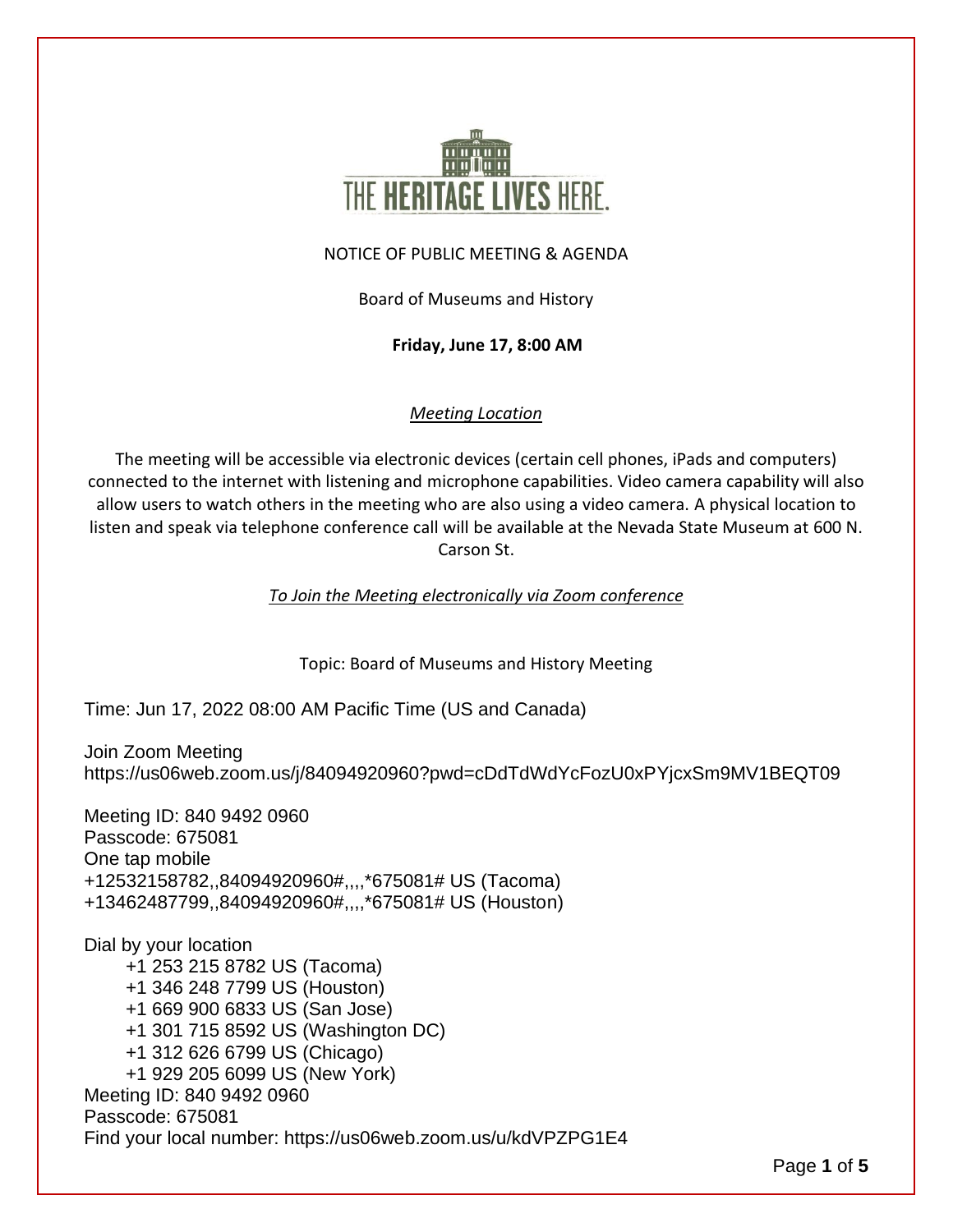*Zoom conference is open and accessible to the public using capable electronic devices. \*\**

+ = ASSOCIATED REPORTS AND DOCUMENTS IN BOARD MATERIALS \_\_\_\_\_\_\_\_\_\_\_\_\_\_\_\_\_\_\_\_\_\_\_\_\_\_\_\_\_\_\_\_\_\_\_\_\_\_\_\_\_\_\_\_\_\_\_\_\_\_\_\_\_\_\_\_\_\_\_\_\_\_\_\_\_\_\_\_\_\_\_

- Action may be taken on those items denoted "For possible action".
- Public comment will be allowed after discussion of each action item on the agenda but before voting on the item. Because of time considerations, the period for public comment may be limited to 3 minutes at the discretion of the chair, and speakers are urged to avoid repetition of comments made by previous speakers.
- Meetings are audio-recorded and transcribed as part of the public record. Speakers must identify themselves before speaking.
- **1.** CALL TO ORDER AND CONFIRMATION THAT THE MEETING WAS PROPERLY POSTED
- **2.** ROLL CALL AND DETERMINATION OF QUORUM
- **3.** BOARD ANNOUNCEMENTS & MEETING LOGISTICS (Information only)
	- **4.** PUBLIC COMMENT: Public comment is welcomed by the Board. A period of public comment will be allowed after discussion of each action item on the agenda, but before voting on the item. Because of time considerations, the period for public comment by each speaker may be limited to 3 minutes at the discretion of the Chair, and speakers are urged to avoid repetition of comments made by previous speakers. Pursuant to Governor Sisolak's Declaration of Emergency Directive 006, Section 2, public comment options may include, without limitation, written public comment submitted to the public body via mail or email.
	- **5.** ACCEPTANCE OF MINUTES (all items listed are for possible action)
		- a. April 22, 2022 Board Meeting +
		- b. May 2, 2022 Museum Store and Technology/Marketing Committees +
		- c. May 6, 2022 Membership Committee +
		- d. May 13, 2022 Board Meeting +
	- **6.** CALENDAR FOR NEXT MEETING (For possible action)
		- a. September September 8 & 9, 2022 meeting. Possible change in location from Ely to Carson City.
		- b. December 1 & 2, 2022, in Boulder City, back up is NSMLV.
		- c. Set dates and possible locations for all 2023 State Museum Board meetings.
	- **7.** AGENCY REPORTS (Information and discussion only unless otherwise noted)
		- a. State Historic Preservation Office Rebecca Palmer, Administrator. +
			- 1. NRHP Status List +
		- b. Department of Tourism and Cultural Affairs Brenda Scolari, Director.
		- c. Administrator Division of Museums and History Myron Freedman, Administrator.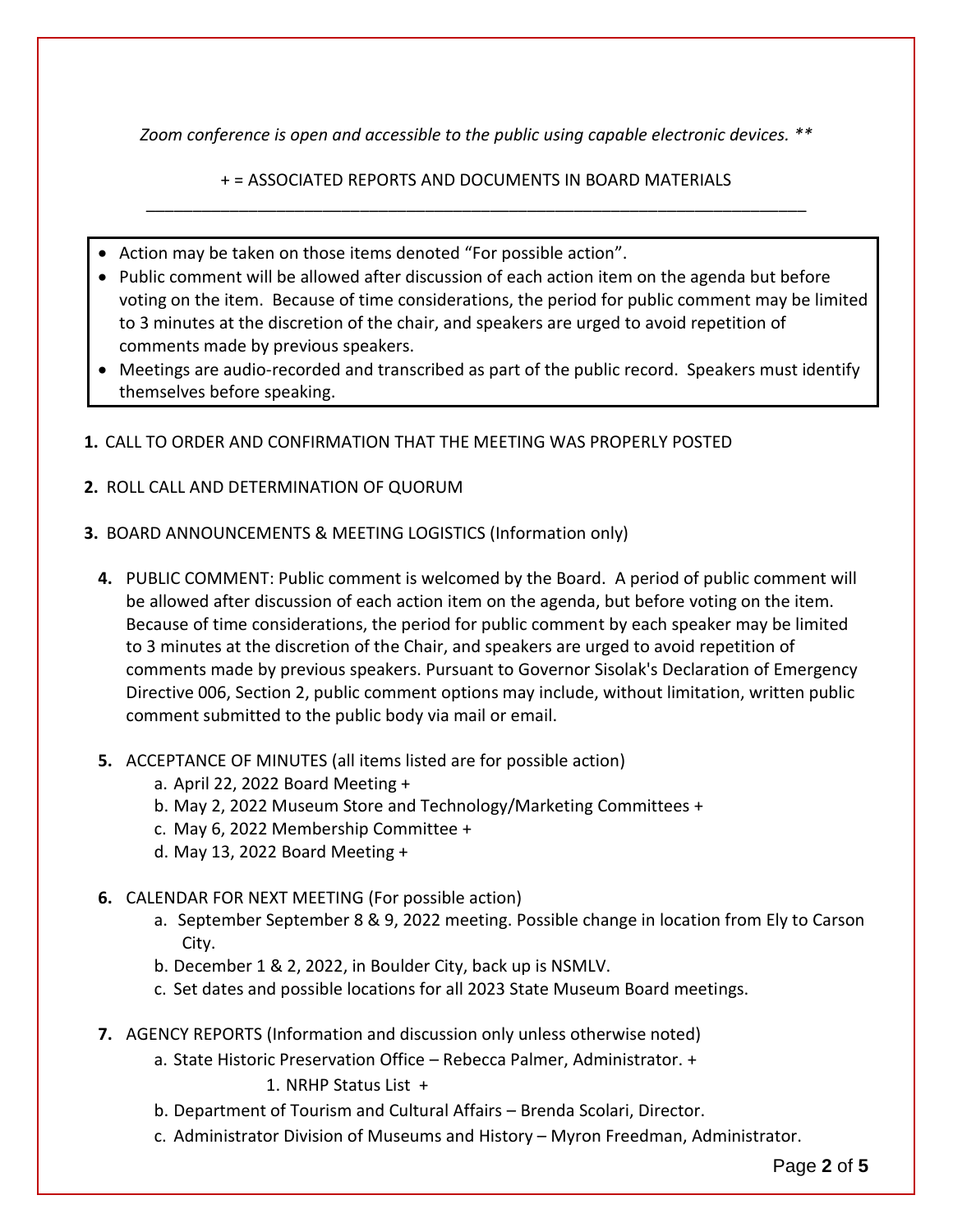- 1. Administrator's report.
- 2. Updates on operations and staffing of Museums and the administration.
- 3. State Museums NAGPRA update.
- **8.** BOARD COMMITTEE REPORTS and POLICY REVIEW (All items listed are for possible action) a. Standing Committee on Finance (Robert Ostrovsky, Chair)
	- 1. Report on the proposed SFY 2023 Museum Dedicated Trust Fund Budget, and request to approve. Due to meeting schedules, summary documents made available at meeting.
	- 2. Policy Review -Renew-or update. Private Funds Budgeting, Expenditure, & General Control Policy & Procedure. Policy will be posted on DMH website. (For Possible action.)
	- b. Standing Committee on Museum Stores, (Jan Peterson, Chair) (For possible action)
		- 1. Update Online Store. (For possible action.)
		- 2. Development of Board Store policy. (For possible action.)
	- c. Standing Committee on Museum Membership (Anthony Timmins, Chair)
		- 1. Update on Membership Committee meeting including a recommendation to remove NHS Quarterly as general benefit. ( For possible action )
		- 2. Change museum membership deduction for Nevada Historical Society Quarterly from automatic to option. (For possible action)
		- 3. Development of Board museum membership policy regarding museum nonpaid staff.
		- 4. Appoint new member to Standing Committee on Membership.
	- d. Standing Committee on Facilities rental (Dan Markoff, Chair)
		- 1. Plan to update all facilities agreements (For Possible Action.)
		- 2. Appoint new members to Standing Committee on Facilities Rental.
	- e. Major Donor Committee (Robert Ostrovsky Chair)
		- 1. Draft policy for naming museum buildings to exhibits for donors.
		- 2. Discussion and possible action on fundraising for Boulder City Railroad Museum and other potential projects.
	- f. East Ely Depot Museum Committee (Doris (For possible action)
	- g. Marketing & Technology, Seth Schorr, Chair (For possible action)
	- h. Appointment of Museum and History Board members to Standing Committees. (For possible action)
- **9.** BOARD POLICIES REVIEW (for possible action)
	- a. Policy Governing Preparation, Dissemination, and Recording Minutes of the Board of Museums & History. Policy will be posted on DMH website. (for possible action.)
- **10.** Museum Reports; 2nd Quarter, SFY 2021 ( All items in section #10 for possible action unless noted otherwise.)
	- a. Nevada Historical Society, Reno +
		- 1. Rowley Contract +
		- 2. AAUW donation +
		- 3. Bremer donation +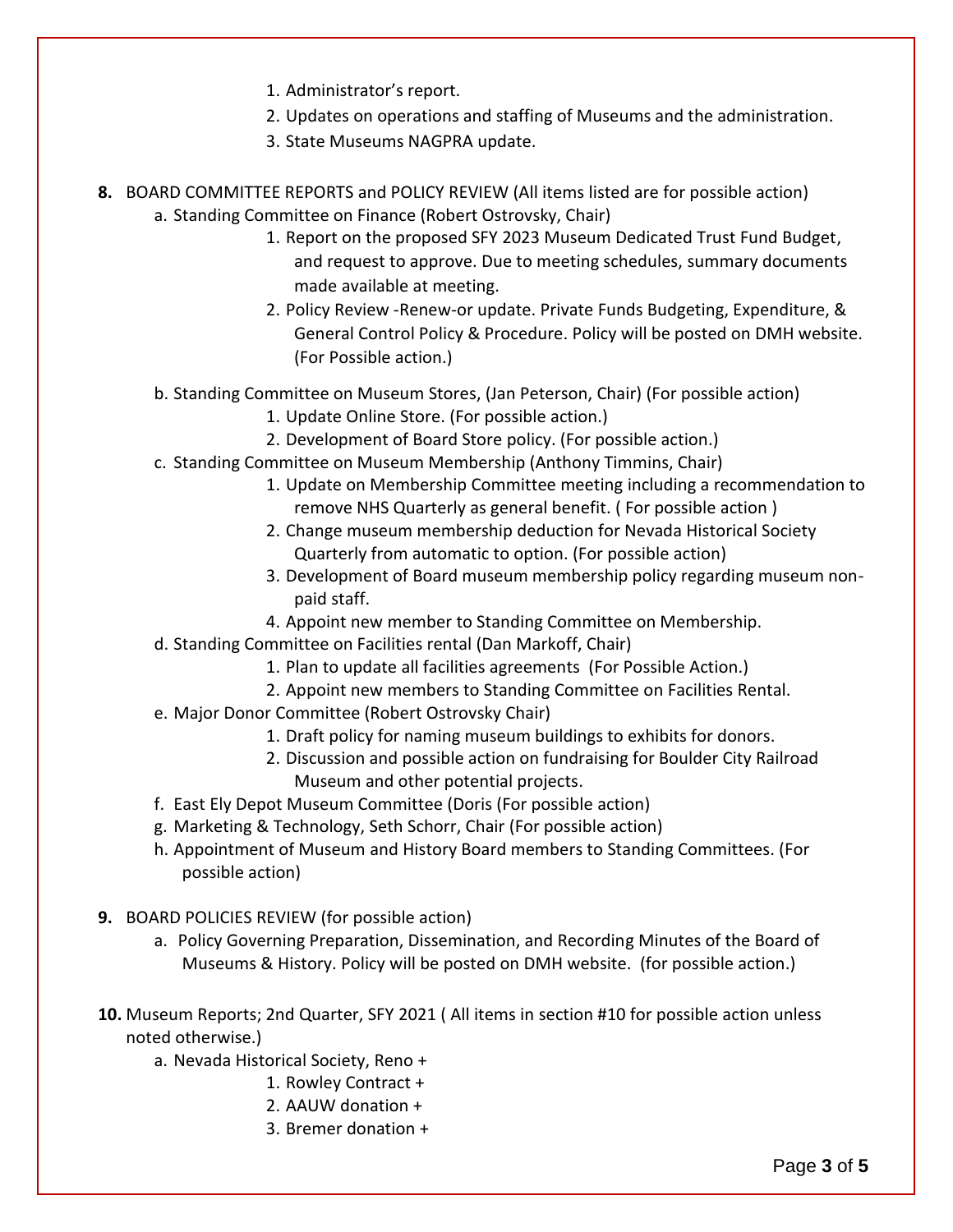- 4. NHS Quarterly Publication -Update plans for 2022-2024, including budget plan. Information only.
- b. Nevada State Railroad Museum, Carson City +
	- 1. LV Entertainment Contract +
	- 2. MOU with the Friends of the Nevada State Railroad-Carson City. (Possible Action Item) +
- c. Nevada State Railroad Museum, Boulder City +
	- 1. M.O.U. with Friends of the Nevada State Railroad Museum-Boulder City. (Possible Action Item) +
		- 2. Rail Explorers Contract update. (Possible Action Item)
- d. Nevada State Museum Ely +
	- 1. Update on work at the Depot and Freight building. Informaiton only.
- e. Lost City Museum, Overton +
	- 1. Discovery Museum donation +
	- 2. Rigoni donation +
- f. Nevada State Museum -Carson City +
	- 1. Briggs Contract +
	- 2. History Deaccession +
	- 3. Textiles Deaccession +
- g. Nevada State Museum Las Vegas +
	- 1. Carlson donation +
	- 2. Natural History donation +
	- 3. Imperial Palace daccession +
- **11**. PRIVATE FUNDS BUDGET ADJUSTMENTS (CURRENT YEAR) (For possible action)
	- a) Changes approved by the Division Administrator
	- b) Changes requested from the Board over \$5,000.
- **12**. BOARD MEMBER COMMENT ON NON-AGENDIZED ITEMS (Discussion only)
- **13.** FUTURE MUSEUM BOARD AGENDA ITEMS

 Recommendations by Board members regarding topics for future agenda items for the Board can be made under this agenda item. Discussion on proposals for future Board items shall be limited to whether such proposed items are within the purview of the Board. No discussion regarding the substance of any proposed agenda item shall occur.

**14**. PUBLIC COMMENT AND DISCUSSION: Public comment is welcomed by the Board. Because of time considerations, the period for public comment by each speaker may be limited to 3 minutes at the discretion of the Chair, and speakers are urged to avoid repetition of comments made by previous speakers. Pursuant to Governor Sisolak's Declaration of Emergency Directive 006, Section 2, public comment options may include, without limitation, written public comment submitted to the public body via mail or email.

## **15.** ADJOURNMENT